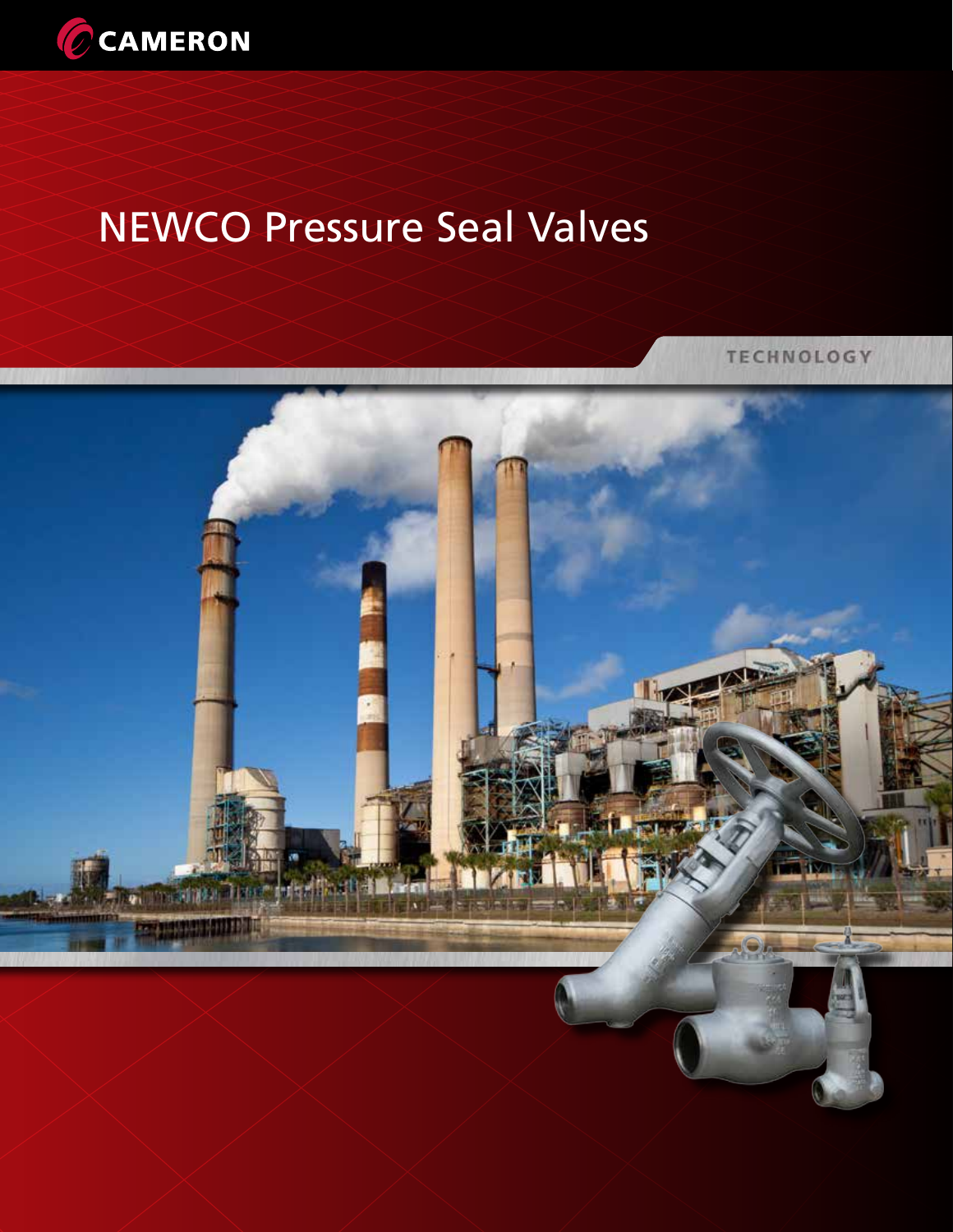

## Pressure Seals

Cameron's NEWCO® pressure seal valves are ideal for standard and critical power industry applications. The pressure seal bonnet joint eliminates the body/bonnet flanges, reducing weight and simplifying the application of exterior insulation. In contrast to bolted bonnet valves, internal pressure applied to a pressure seal valve forces the sealing elements into tighter contact – the higher the internal pressure, the tighter the seal.





#### Gates

Sizes: 2" to 24" (50 mm to 600 mm) Class: 600 to 2500 Design: ASME B16.34 Ends: RF, RTJ, BW Materials: All Grades

NEWCO cast steel pressure seal gate valves are ideal for bi-directional flow and tight shutoff. Due to the flow characteristics of the wedge-to-seat design, gate valves should be operated in the full-open or full-closed position. Gate valves are utilized in applications where minimum pressure drop is desired.

## Globes

Sizes: 2" to 24" (50 mm to 600 mm) Class: 600 to 2500 Design: ASME B16.34 Ends: RF, RTJ, BW Materials: All Grades

NEWCO cast steel pressure seal globe valves are ideal for unidirectional, controlled flow. The flow characteristics of a globe valve are repeatable, consistent and easy to control at various open positions, which makes the design ideal for general flow regulation.

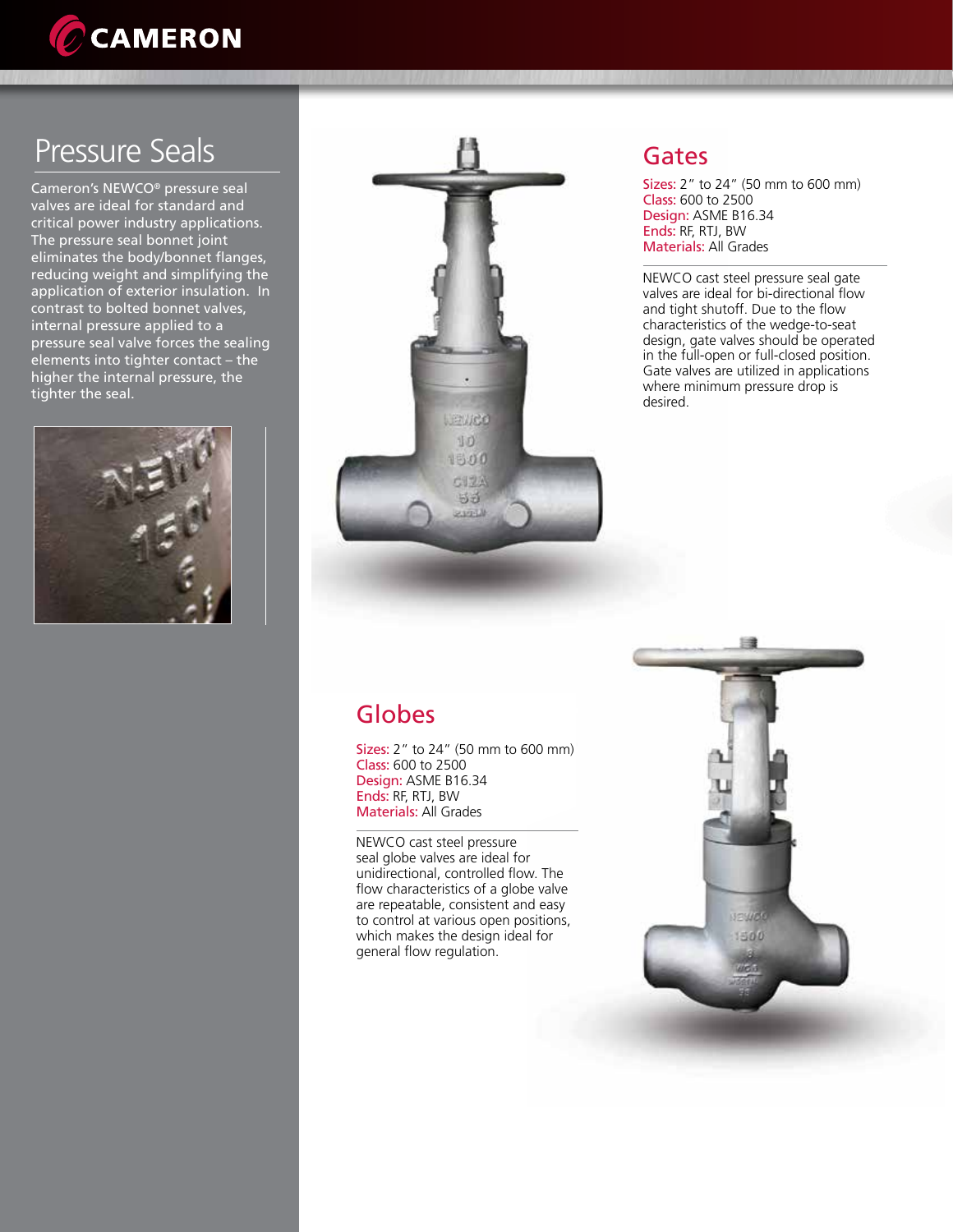### Y-Pattern Globes

Sizes: 2" to 24" (50 mm to 600 mm) Class: 600 to 2500 Design: ASME B16.34 Ends: RF, RTJ, BW Materials: All Grades

NEWCO cast steel pressure seal Y-pattern globe valves offer the same flow capabilities as standard globes. The smooth Y-pattern allows for less turbulence and lower pressure drops.



NEWCO pressure seal valves comply with the design and test requirements of ASME B16.34, MSS SP-144 and the installation dimensions of ANSI B16.10.

#### Tilt Disc Checks

Sizes: 2" to 14" (50 mm to 350 mm) Class: 600 to 2500 Design: ASME B16.34 Ends: RF, RTJ, BW Materials: All Grades

NEWCO cast steel pressure seal tilt disc check valves result in minimal restriction in low-velocity environments and are ideal for preventing backflow in unidirectional flow applications in horizontal flow. The tilting disc design offers closing that reduces slamming.